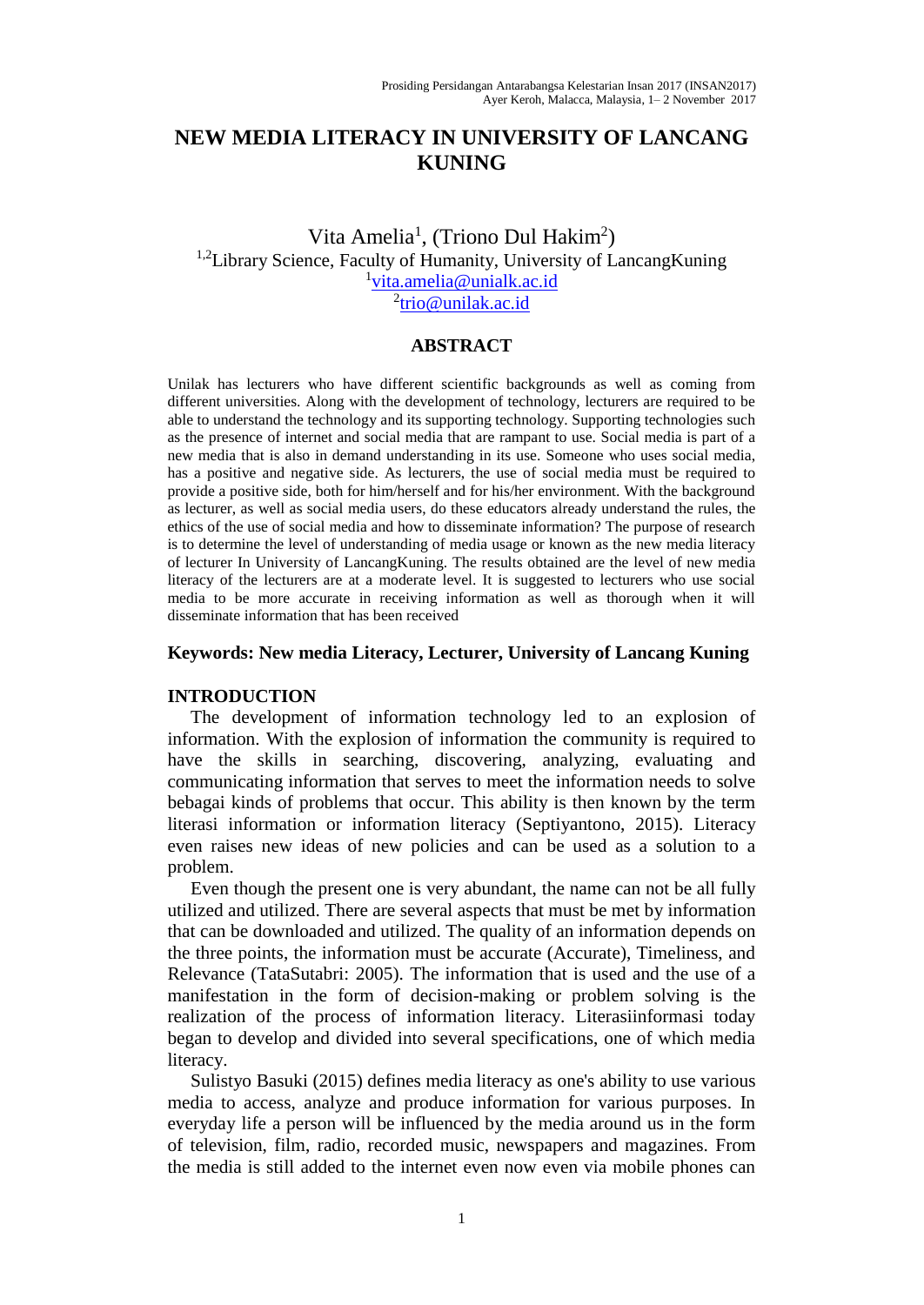Scope: Nationalism, Community Development and Ethnic Relations

be accessed. He also said the definition of media literacy uses a trichotomy approach that encompasses 3 areas of meaningful media literacy having access to media, understanding of media and creating / expressing themselves using the media (Buckingham 2005, Livingstone 2005).

 Nowadays with the continuous development of information and new media, then as a lecturer who has the task of transforming, developing and disseminating science and technology of art, of course, new media is a means in mawujudkan task. In addition to these tasks, lecturers are also required to implement tri dharma college which in its implementation always utilize new media. But in the course of the new media users who include lecturers still need awareness of the concept of ethical technology that is generally attached to the information society.

 The research report Brendan Nyhan and Jason Reifler (2012) entitled Misinformation and Fact-checking: Research Findings From Social Science concludes, when confronted with news and information contrary to belief, one tends to refuse no matter how much the data and facts show relatively complete. On the contrary, especially in social media, a person prefers to search, read, and disseminate news in accordance with what he believes even though the news is not yet clear. If it later proves to be wrong and realizes that it has been misinformed, it has regarded it as a minor problem, often not even a mistake. When questioned his motives, he will blame other media cited as an invalid source and ultimately blame the journalist or the original author. In this article will be discussed how is the new media literacy of lecturers in the University of LancangKuning?

## **METHODOLOGY**

This research was conducted in March -April 2017 in Unilak Campus. The data were collected by using questionnaire. The questionnaires were distributed to 73 lecturers in Unilak Using Startified Random sampling method (Usman and Purnomo, 2011). Data analysis was done using Supranto formula:

 $P = F / N \times 100\%$ 

 $P =$  Percentage searched

```
F = Frequency
```
 $N = Total$ 

 The level of new media Litersi will be measured based on aspects expressed by Jenkins et al, namely: simulation, appropriation, multitasking, collective intelligence, judgment, negotiation, visualization

## **RESULT AND DISCUSSION**

The research result will be seen some part.

*1. LECTURERS PARTICIPATING IN* 

Lecturers who participated in this research can be seen in the following diagram: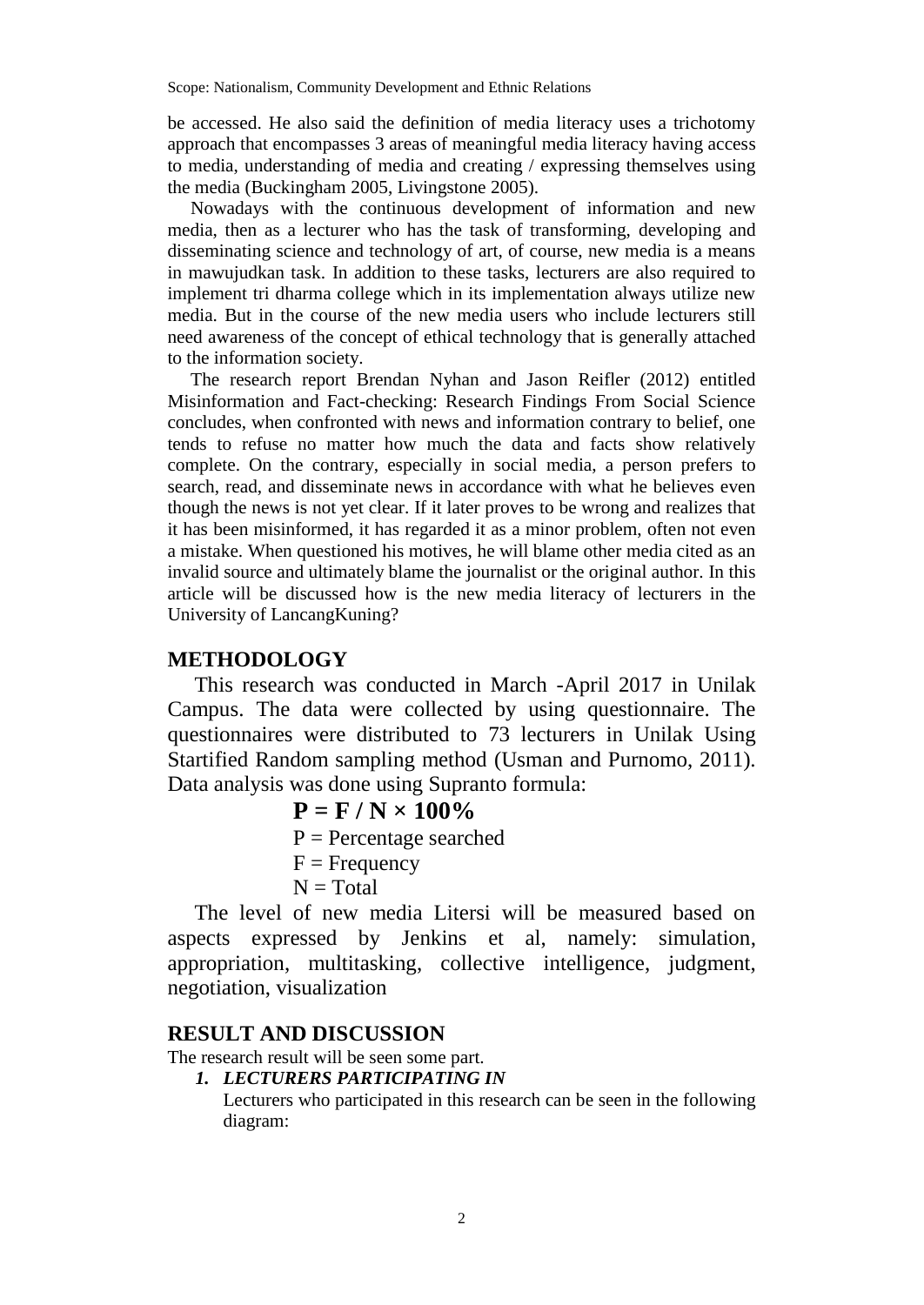Prosiding Persidangan Antarabangsa Kelestarian Insan 2017 (INSAN2017) Ayer Keroh, Malacca, Malaysia, 1– 2 November 2017



**Picture 1: Participation level** 

From the diagram above , it can bee seen that the level of participating of the lecturers. The most participating lecturer from faculty of law, with 19.3%. 10.5% from Faculty of administrastion, 12.3 % from manjemen.



### *2. START USING SOCIAL MEDIA AND TYPE OF SOCIAL MEDIA USED*

**Picture 2: Start using social media** 

From all respondents, it can be seen that lecturers in Unilak environment started using social media since year 1997. In this year, actually is the time when the lecturer knows about internet, and the social media they use is friendster. But now friendster is no longer exist. The highest is in 2008, and it is the time when they know more about internet and social media.

From the picture below, it shows that the most widely used social media type is Facebook, followed by Whatsapp and line. At this point the respondent can choose more than one answer. Due to the growing number of social media in the era of information technology.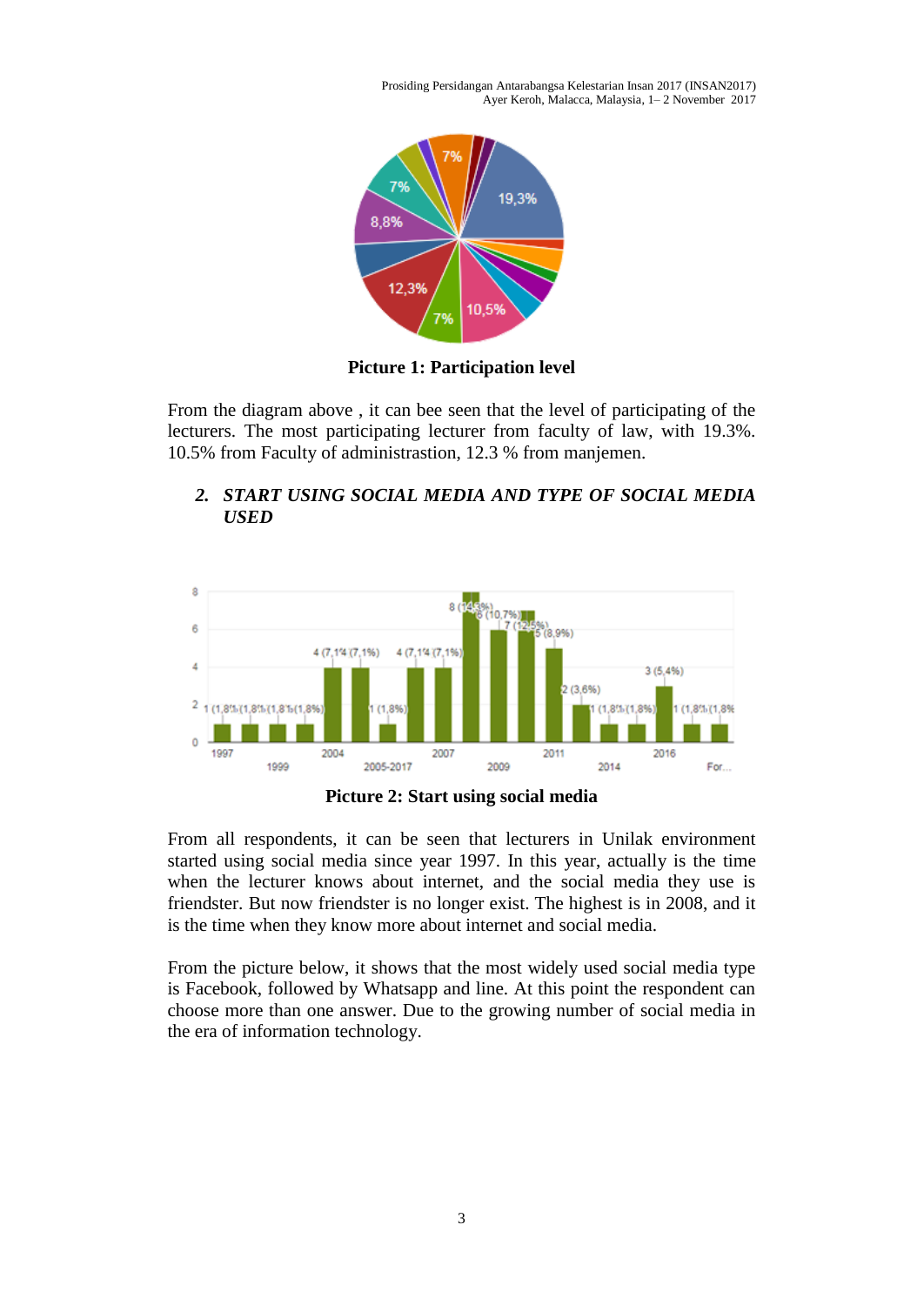Scope: Nationalism, Community Development and Ethnic Relations



**Picture 3: Social media used**

*3. SOCIAL MEDIA USAGE* 



**Picture 4: Social media usage**

It can be seen also the frequency of social media usage in one day by lecturer in Unilak environment. The highest frequency is the use of social media for 1- 2 hours in one day 33.3 % , 2 - 3 hours : 21.2 %, 3-4 hours 8.8 %, 4-5 hours 10.5% 5-6 hours : 5.3 % and the lowest is the use of social media up to 6 hours in one day as much as 3.5%



## *4. NEW MEDIA LITERACY COMPONENTS*

**Picture 5. New Media Literacy Components**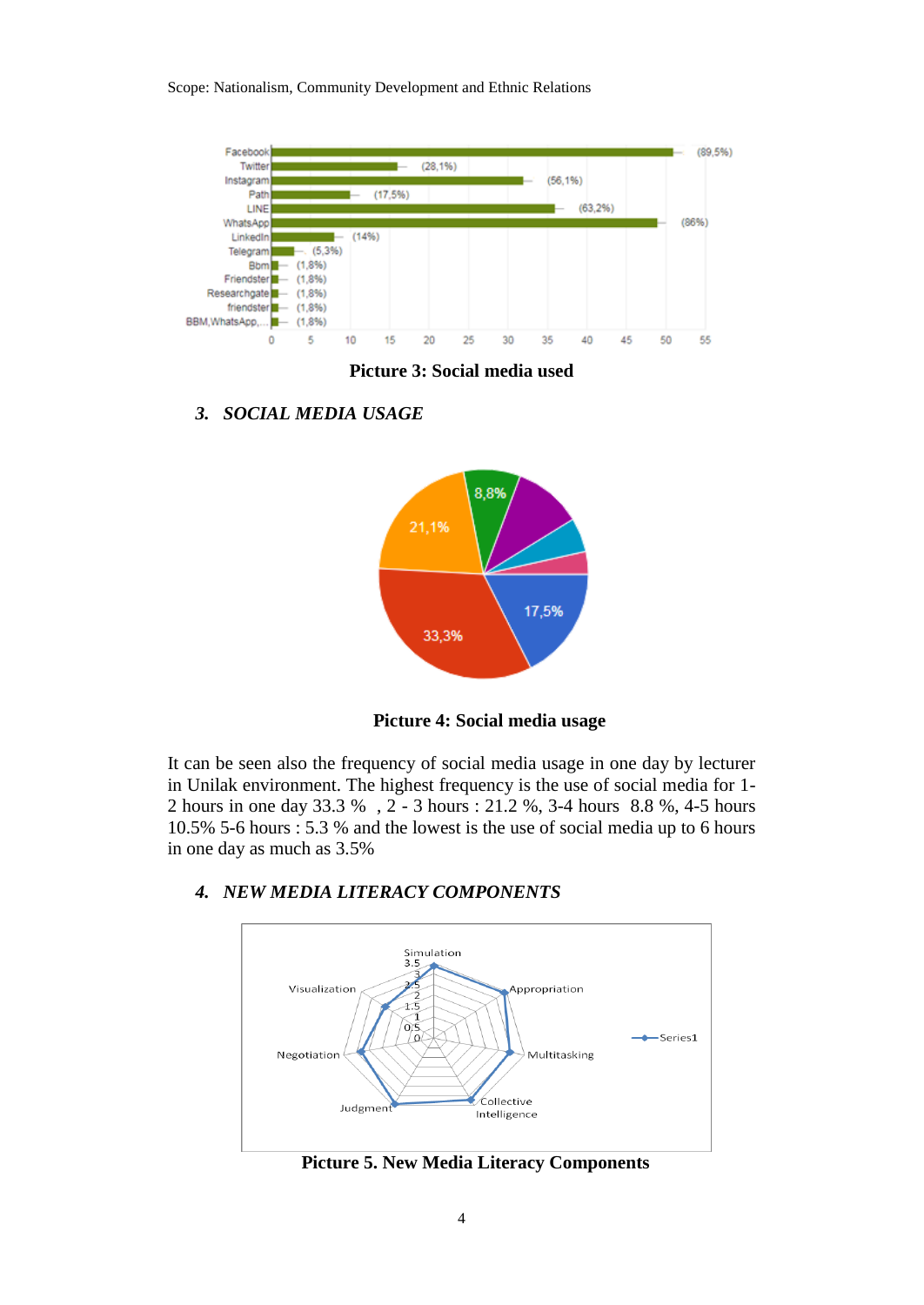| N <sub>0</sub> | <b>Items</b>            | <b>Index</b> | $\frac{0}{0}$ |
|----------------|-------------------------|--------------|---------------|
|                | Simulation              | 3.37         | High          |
| 2              | Appropriation           | 3.40         | High          |
| 3              | Multitasking            | 2.94         | Medium        |
| 4              | Collective Intelligence | 3.19         | Medium        |
| 5              | Judgment                | 3.41         | High          |
| 6              | Negotiation             | 2.82         | Medium        |
|                | Visualization           | 2.35         | Medium        |

Tabel 1. Literacy level of LancangKuning University' lectures

*Source : Data analysis2017*

 In general, the level of literacy of lecturers is in the Medium category. By substituting the element value into the formula, it is obtained New Media Literacy Level  $= 3.07$ 

 From the diagram can be seen the distribution of literacy level of each component. The highest component is the simulation component. Simulation means the ability to recognize the credibility of the information encountered in the social media, accustomed to checking the elements of the message, comparing the contemporary context in the real world and assessing the message. The low component is the negotiation and visualization component. Negotiation is the ability to respond to messages wisely, understand and appreciate differences in perspectives and diversity of values among group members while visualization is the ability to create and recreate media content to be redistributed. In both of these components the achievement of the value entered in the low category. The cause can be some things, among others lazy to clarify, careless and low literacy culture or reading culture books. Both of these components if not in the increase it will be able to cause the emergence of hoax. Based on the results of a research community level literacy conducted in 61 countries, Indonesia is in the second lowest. This low level of literacy keeps the community low in sorting out news that fits the facts and misleading news. This is revealed in the Social Smart Friendly Seminar held by Semarang Forum Journalists (FKWKS) in the framework of National Press Day (HPN) Year 2017.

### **SUGGESTION**

 Negotiation is the ability to respond to messages wisely, understand and appreciate differences in perspectives and diversity of values among group members while visualization is the ability to create and recreate media content to be redistributed. Both of these components or elements need to be considered more thoroughly in reading and digesting information and increasing curiosity by cultivating reading as the daily lifestyle of a lecturer

## **DAFTAR PUSTAKA**

Adiarsi, Gracia Rachmi ,Yolanda Stellarosa, Martha Warta Silaban.(2015) : Literasi Media Internet Di Kalangan Mahasiswa , HUMANIORA Vol.6 No.4 Oktober 2015: 470-482 temukembali pada [http://research](http://research-dashboard.binus.ac.id/uploads/paper/document/publication/Proceeding/Humaniora/Vol%206%20No%204%20Oktober%202015/05_LSPR_Gracia%20dkk_Literasi%20Media_a2t.pdf)[dashboard.binus.ac.id/uploads/paper/document/publication/Proceeding](http://research-dashboard.binus.ac.id/uploads/paper/document/publication/Proceeding/Humaniora/Vol%206%20No%204%20Oktober%202015/05_LSPR_Gracia%20dkk_Literasi%20Media_a2t.pdf)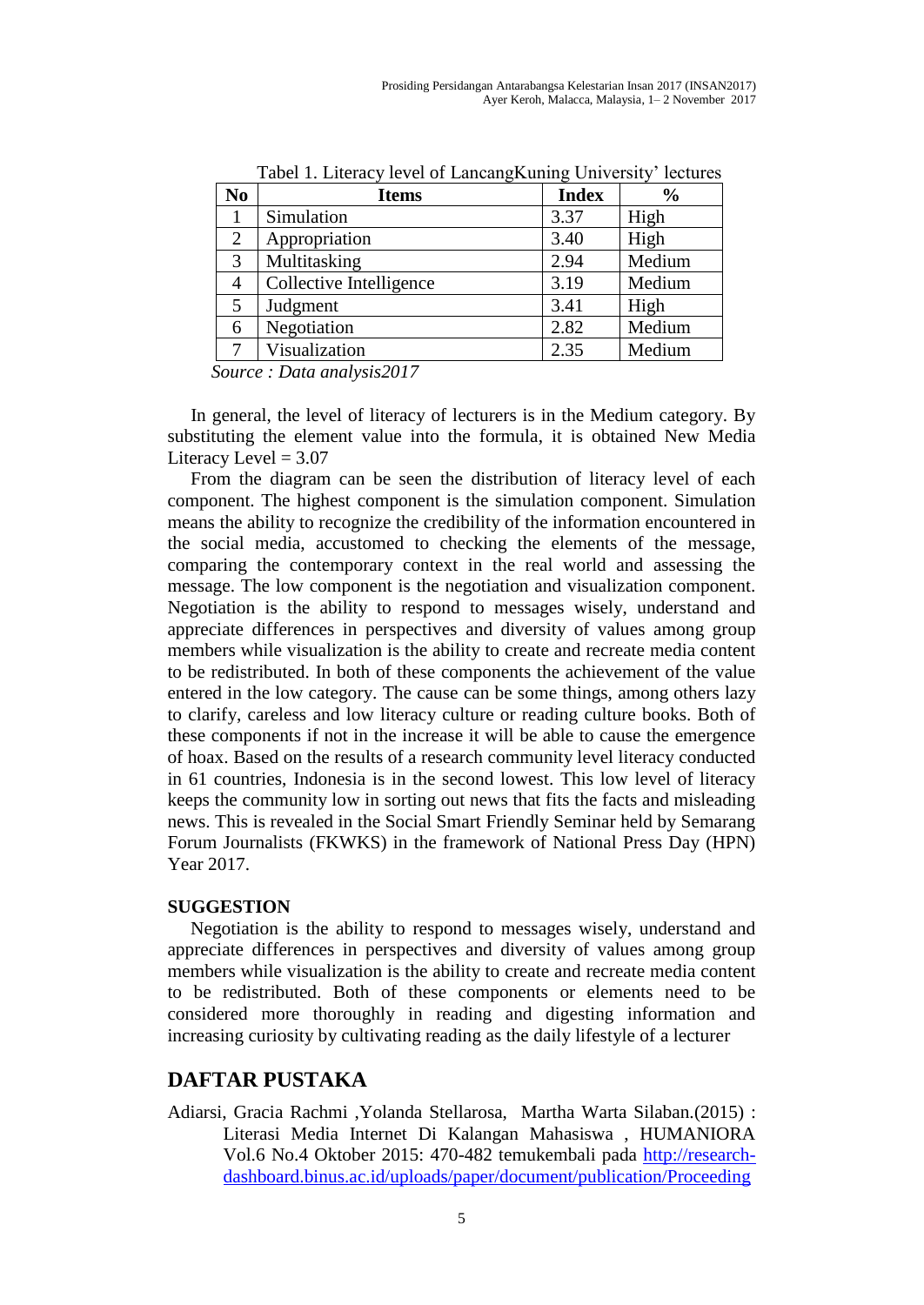Scope: Nationalism, Community Development and Ethnic Relations

[/Humaniora/Vol%206%20No%204%20Oktober%202015/05\\_LSPR\\_G](http://research-dashboard.binus.ac.id/uploads/paper/document/publication/Proceeding/Humaniora/Vol%206%20No%204%20Oktober%202015/05_LSPR_Gracia%20dkk_Literasi%20Media_a2t.pdf) [racia%20dkk\\_Literasi%20Media\\_a2t.pdf](http://research-dashboard.binus.ac.id/uploads/paper/document/publication/Proceeding/Humaniora/Vol%206%20No%204%20Oktober%202015/05_LSPR_Gracia%20dkk_Literasi%20Media_a2t.pdf)

- Ananda, Mustika. (2016). Literasi Dosen di Lingkungan Unilak. Skripsi, Pekanbaru. Fakultas Ilmu Budaya, Universitas Lancang Kuning
- Arikunto, Suharsimi. (2010). Prosedur Penelitian : suatu Pendekatan Praktik, Yogyakarta: rineka Cipta
- Jenkins, Henry. Et al. (2006). Confronting the Challengesof Participatory Culture:Media Education for the21st Century temu kembali pada [www.digitallearning.macfound.org](http://www.digitallearning.macfound.org/) tanggal 12 Februari 2017.
- Rijal, Muhammad Nurur dan Evawani Elysa Lubis.(2015). Tingkat Kemampuan Literasi Media Baru Mahasiswa Universitas Riau dalam JomFISIP Volume 2 No.1 Februari2015 temu kembali pada [http://download.portalgaruda.org/article.php?article=294853&val=644](http://download.portalgaruda.org/article.php?article=294853&val=6444&title=Tingkat%20Kemampuan%20Literasi%20Media%20Baru%20Mahasiswa%20Universitas%20Riau) [4&title=Tingkat%20Kemampuan%20Literasi%20Media%20Baru%20](http://download.portalgaruda.org/article.php?article=294853&val=6444&title=Tingkat%20Kemampuan%20Literasi%20Media%20Baru%20Mahasiswa%20Universitas%20Riau) [Mahasiswa%20Universitas%20Riau](http://download.portalgaruda.org/article.php?article=294853&val=6444&title=Tingkat%20Kemampuan%20Literasi%20Media%20Baru%20Mahasiswa%20Universitas%20Riau)
- Usman, Husaini dan Purnomo Setiady Akbar. (2011). Pengantar Statistik. Jakarta: Bumi Aksara

Septiyantono, Tri. (2015). *Literasi Informasi.*Jakarta :UniversitasTerbuka

Sulistyo-Basuki.(2013). Literasi Informasi dan Literasi Digital. Temu kembali 15 Januari 2017 pada [https://sulistyobasuki.wordpress.com/2013/03/25/literasi-informasi-](https://sulistyobasuki.wordpress.com/2013/03/25/literasi-informasi-dan-literasi-digital/)

[dan-literasi-digital/](https://sulistyobasuki.wordpress.com/2013/03/25/literasi-informasi-dan-literasi-digital/)

Sutabri, Tata.(2005). Sistem Informasi Manajemen. Yogyakarta: ANDI

Yusuf, Iwan Awaludin.(2016). Etika Bermedia Sosial dan Perlusnya Literasi Media Baru, temu kembali 17 Januari 2017 pada [https://pr2media.or.id/etika-bermedia-sosial-dan-perlunya-literasi](https://pr2media.or.id/etika-bermedia-sosial-dan-perlunya-literasi-media-baru/)[media-baru/](https://pr2media.or.id/etika-bermedia-sosial-dan-perlunya-literasi-media-baru/)

### Description:

### **Full Paper Format**

|           | software             |                           | Microsoft Word                                  |   |                                                  |
|-----------|----------------------|---------------------------|-------------------------------------------------|---|--------------------------------------------------|
|           | font type            |                           | Times New Roman                                 |   |                                                  |
|           | font size            | ÷                         | tittle                                          |   | 14 (BOLD, CAPITAL<br><b>LETTERS</b> )            |
|           |                      |                           | full paper                                      | ÷ | 12                                               |
|           | distance between     | $\mathbb{R}^n$            |                                                 |   | single spacing including references and any      |
|           | rows                 |                           | indented quotations                             |   |                                                  |
| $\bullet$ | paragraphs           | $\mathbb{Z}^{\mathbb{Z}}$ |                                                 |   | indented 5 spaces from left margin and leave a   |
|           |                      |                           |                                                 |   | blank line between paragraphs except for         |
|           |                      |                           | reference list                                  |   |                                                  |
|           | paper size           |                           | : A4 with margin                                |   |                                                  |
|           |                      |                           |                                                 |   | 1.5 inch (left) $1.5$ inch (right)               |
|           |                      |                           |                                                 |   | 1 inch (top) 1 inch (bottom)                     |
| $\bullet$ | maximum length of:   |                           |                                                 |   | in the range of 5,000 words (including notes and |
|           | full paper           |                           | references)                                     |   |                                                  |
|           | • maximum length of: |                           | 15 pages including figures, tables, appendices, |   |                                                  |
|           | pages                |                           | and references                                  |   |                                                  |
|           | headings             |                           | 1st level                                       |   | <b>BOLD, CAPITAL LETTERS</b>                     |